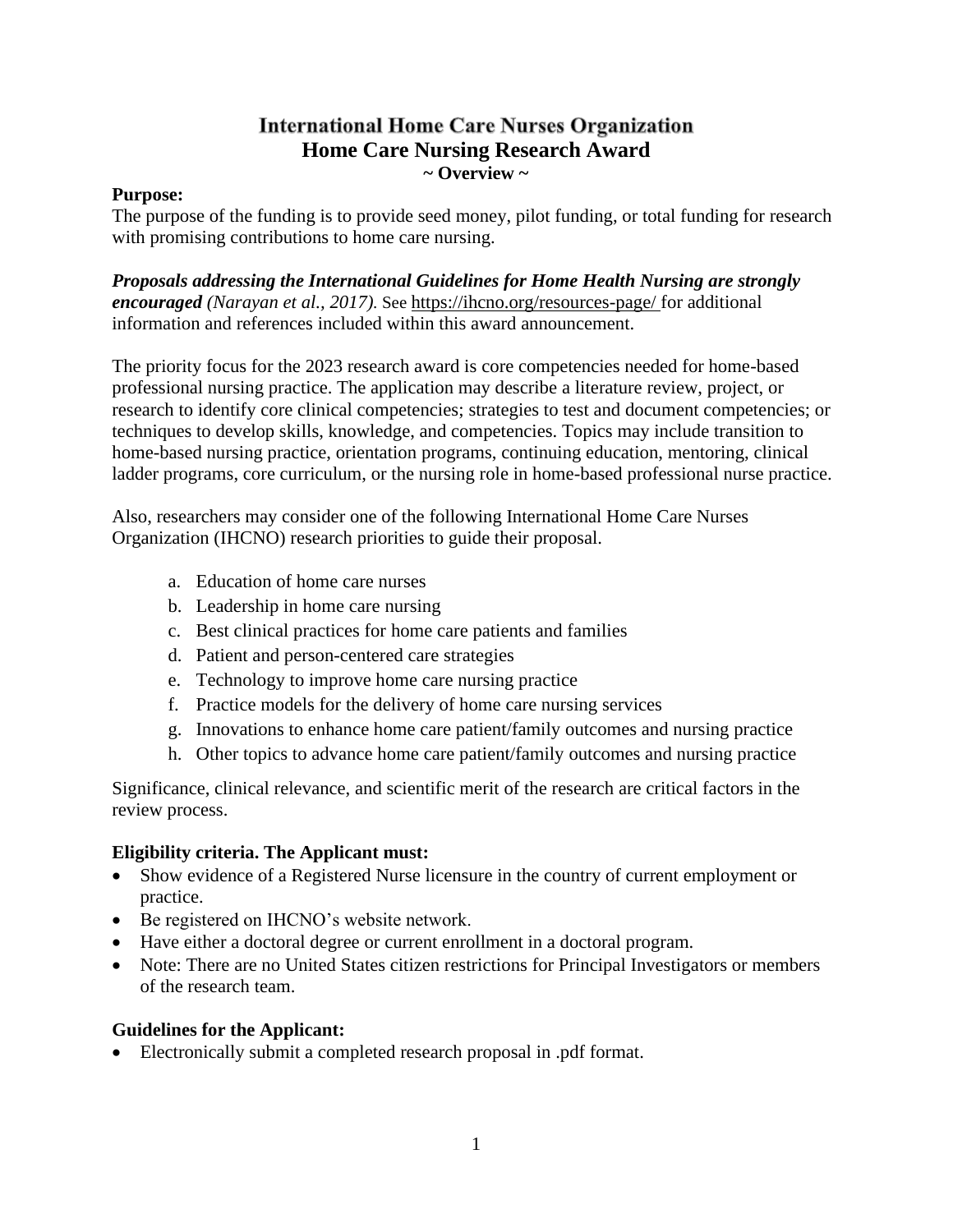- Must implement the research study within 3 months upon being informed of the grant award or be in the process of implementing the research (e.g., additional funds needed for a component of the research).
- Complete the research within one (1) year of funding.
- Submit a final report to the IHCNO Research Committee upon completion of the research.
- Acknowledge IHCNO as a funding source in any research presentation or publication that arises from the research.
- Submit an Abstract to the IHCNO within 1 year of the award to present findings of the research on the IHCNO website or via a national webinar.
- Submit a photo for posting on the IHCNO website along with 2-3 sentences regarding the research this award will support.

## **The** *Research Committee* will:

- Evaluate all proposals for scientific merit, focus on the IHCNO research priorities, and appropriateness of the research budget.
- Rate and assign a score to each proposal.
- Select proposals for funding based on the evaluations' scores and availability of research funds.
- Recommend to the Board those proposals selected by the Research Committee for funding by IHCNO.

## **Grant Fund Availability:**

The maximum amount that may be awarded is \$2,000**.**

# **~ General Instructions for Applicants ~**

- 1. The completed Application for Research Funds form (see page 6) and research proposal materials must be submitted electronically to the chair of the IHCNO Research Committee by **September 30, 2022, at 11:59 p.m. EST (New York, USA)**. Proposals received after this date and time will not be considered.
- 2. All correspondence will be addressed to the principal investigator (the individual responsible for the conduct of the proposed research and submission of the final report).
- 3. The format for the proposal should be in the most current version of APA style (including page numbers and a running head). Use Arial 11 font or Times New Roman 12. *Publication*  Manual of the American Psychological Association, (7<sup>th</sup> ed.). Submit the application via email **in one (1) .pdf document**. NOTE: The PI's name must be included in the title of the file.
- 4. Submitted applications must be complete and should include the following:
	- a) Abstract of the proposed research (250 words or less).
	- b) Single-spaced proposal body that is no greater than 5 pages in length.
	- c) References not included in the 5-page limit
	- d) Application for Research Funds. See Appendix A.
	- e) Biographical Sketch of each investigator limited to 2 pages. See Appendix B.
	- f) Appropriate appendices (see preparation of application for details).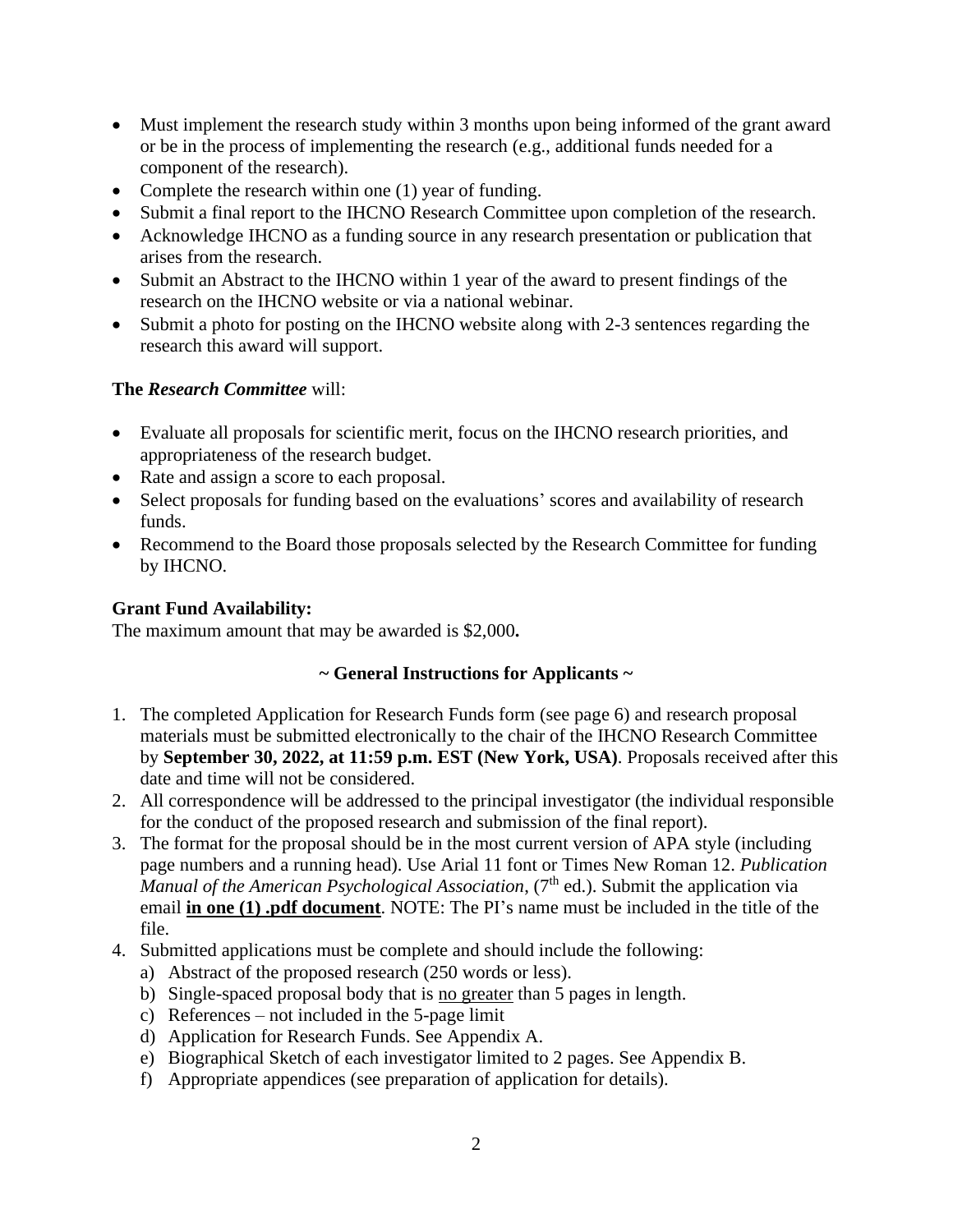## *Applications should be submitted to: Dr. Susan Hinck, Chair, Research Committee at ihcnorg@gmail.com*

## **~ Preparation of Application ~**

- 1) **Title of Proposal** include key words that describe the type of research, population, and important variables.
- 2) **Abstract** a succinct description of the proposed research that includes the research purpose/objectives, sample, design, measures, procedure, and analysis plan. The abstract should be **250 words** or less.

## 3) **Proposal body (Maximum of 5 pages, excluding references)**

- a) **Background/Specific Aims** Briefly describe the background for the proposed research. Include specific aims, research questions or hypotheses.
- b) **IHCNO Research Priorities** Identify how the aims address one of the *current IHCNO Research Priorities*. Describe the importance to home care nursing.
- c) **Conceptual Framework and Review of Literature**  Briefly describe the conceptual framework or qualitative methods that will guide the research. Critically evaluate existing knowledge with identification of the knowledge gaps the proposed research intends to fill. Identify the next research steps/how this research fits into a larger program of research, if applicable.
- d) **Methods** 
	- i) **Design** Describe the research design to be used.
	- ii) **Sample** Describe the target population. Specify sample size, rationale for sample size, sampling technique, and sampling procedures. Provide inclusion and exclusion criteria. Address research risks and protection of the subjects.
	- iii) **Setting** Describe the setting in which the research will take place. Include evidence of access to setting in appendices.
	- iv) **Measures** Describe data collection procedures. Describe variables to be measured and definitions. Report specific characteristics of the instruments used to measure each variable (reliability, validity, precision, accuracy) as appropriate. For qualitative studies, describe how data will be obtained (e.g., interview questions/observations, etc.).
	- v) **Procedures** Specify how data will be collected. Include a timetable of events. Discuss limitations of the research.
	- vi) **Data Analysis Plan** Identify the data analysis methods that will be used to analyze the data and that correspond to the aims/questions/hypotheses.
- e) **References** List of references used in the body of the proposal using APA style.

## **4) Appendices**

1. **Budget & Budget Justification** – Include only expenses essential to the conduct of the proposed research. Funds from IHCNO may not be used to fund salaries for investigators, expenses related to education, or indirect costs. Educational expenses not covered by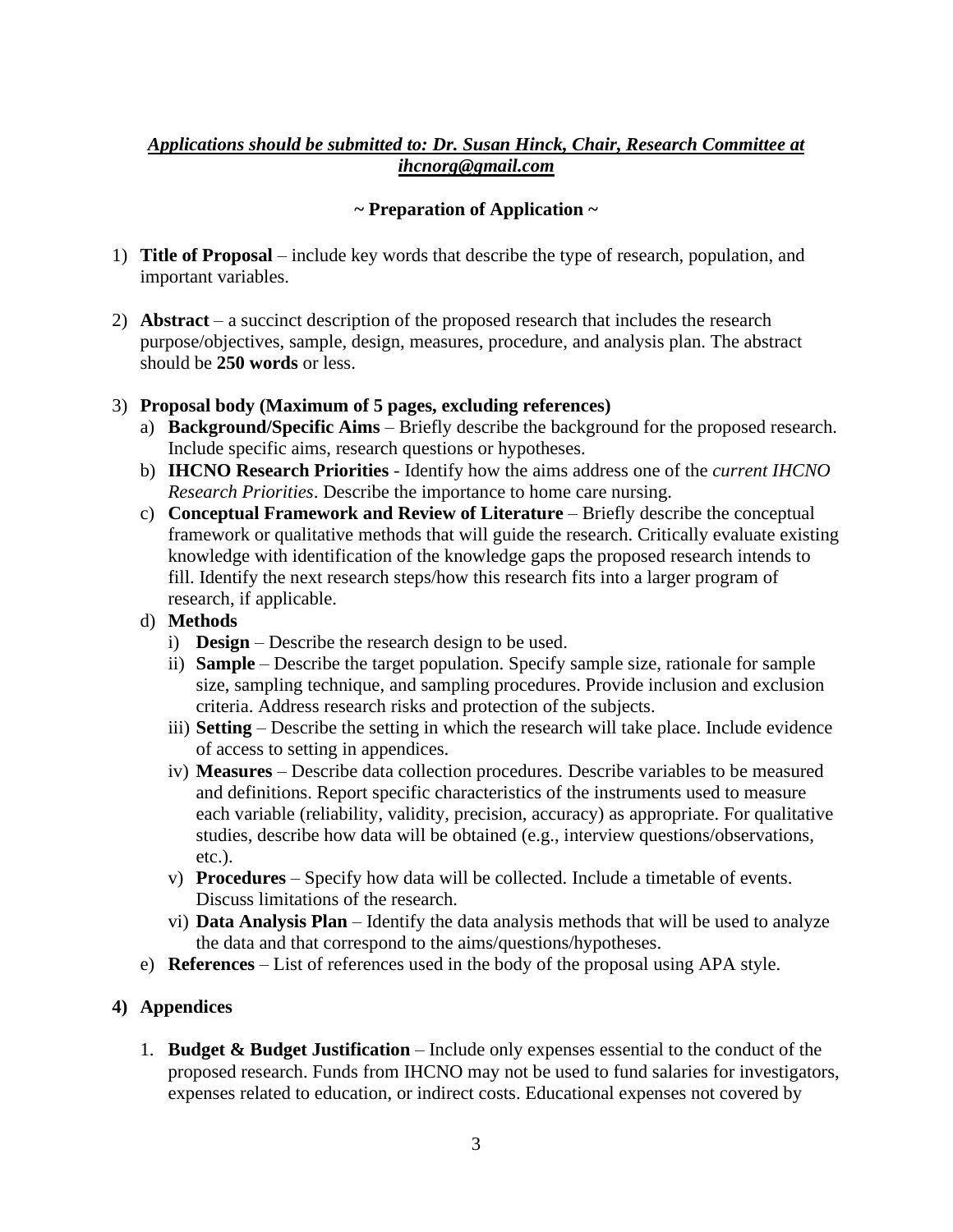these funds include expenses for preparation of theses and dissertations, travel associated with thesis/dissertation approval, purchase of computers, tuition, and textbooks. Budget changes must be approved by the Research Committee.

- 2. **Documentation of review** by appropriate Institutional Review Board (IRB) equivalent Ethics Committee, or timetable for review. Research funds will not be released until the Research Chairperson receives documentation of approval by the IRB or Ethics Committee.
- 3. **Documentation of access** to subjects, letters of support, if applicable. Include letters of support from individuals administratively responsible for access to potential subjects and other resources necessary to complete the research.
- 4. **Research Results Dissemination.** Include a one to two paragraph description of how the final study results will be disseminated.
- 5. **Completed Appendices A & B**. Complete and send *Appendix A. Application for Research Funds* and *Appendix B. Biographical Sketch* located at the end of this document and evidence of Registered Nurse licensure.

## **5) Post Award Procedures**

- A. All principal investigators will be notified of the disposition of their application. Applications are treated as privileged communication and are restricted to the IHCNO Research Committee. Notification with critiques will be sent to all applicants. Under no circumstances will more than the specified maximum funding be awarded.
- B. The awardee will submit a professional photo for publicity use by IHCNO within 30 days of the notification of acceptance. The photo will be used to promote IHCNO commitment to research and the scholarship program.
- C. Publications or presentations that discuss the research study must contain one of the following statements:
	- a. "Funded by the International Home Care Nurses Organization," if IHCNO is the only funding source;
	- b. "Partially Funded by the IHCNO", if the IHCNO is not the only source of funding.
- D. Grant awardees will complete the research study within the agreed upon timeframe, account for funding dollars, and submit a written report to IHCNO on the research progression every six months and at the end of the research study.
- E. The awardee will apprise the IHCNO contact person of any changes related to contact information or changes in the study.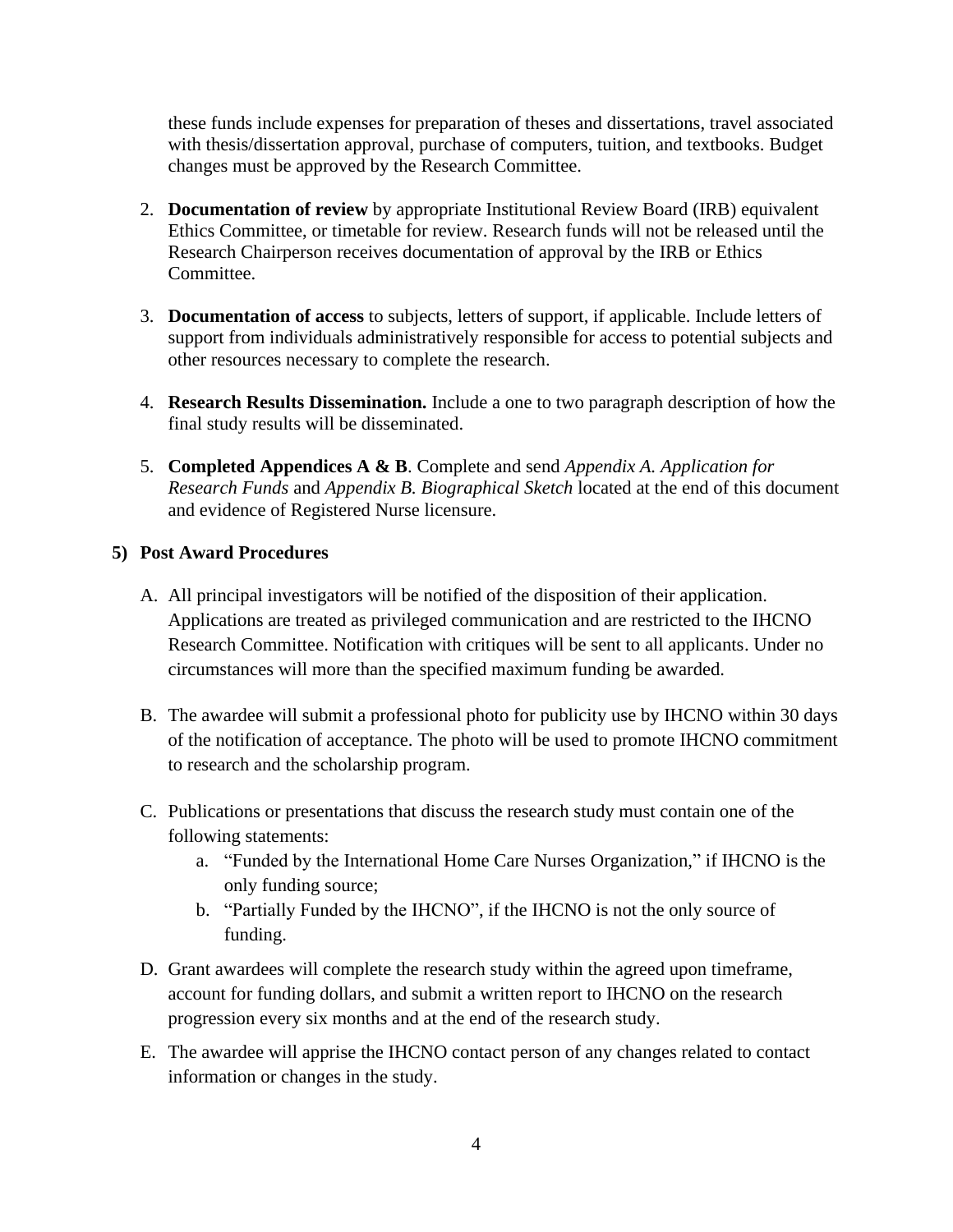- F. Awardees will be asked to provide voluntary submissions of publications or other professional work for use by IHCNO for the purpose of publicity.
- G. Awardees will provide the name and title of the official from the affiliate organization responsible for administration of funds and submission of final financial report.

Important! Please confirm the address with your Office of Sponsored Programs or Finance Department to ensure that the award funds are sent to the appropriate address, if your proposal is funded.

#### **References**

- Association of Community Health Nursing Educators (ACHNE) Research Committee (2010). Research priorities for public health nursing. *Public Health Nursing, 27*(1), 94-99.
- American Psychiatric Association (APA). *Publication Manual of the American Psychological*  Association, (7<sup>th</sup> ed.).
- Jarrín, O. F., Pouladi, F. A., & Madigan, E. A. (2019). International priorities for home care education, research, practice, and management: Qualitative content analysis. *Nurse Education Today*, *73*, 83–87.<https://doi.org/10.1016/j.nedt.2018.11.020>
- Landers, S., Madigan, E., Leff, B., Rosati, R. J., McCann, B. A., Hornbake, R. et al. (2016). The Future of Home Health Care: A Strategic Framework for Optimizing Value. *Home Health Care Management & Practice*, *28*(4), 262–278.
- Narayan, M., Farris, C., Harris, M. D., Fong, Y. H. (2017). Development of the International Guidelines for Home Health Nursing, *Home Healthcare Now, 35*(9), 494-506.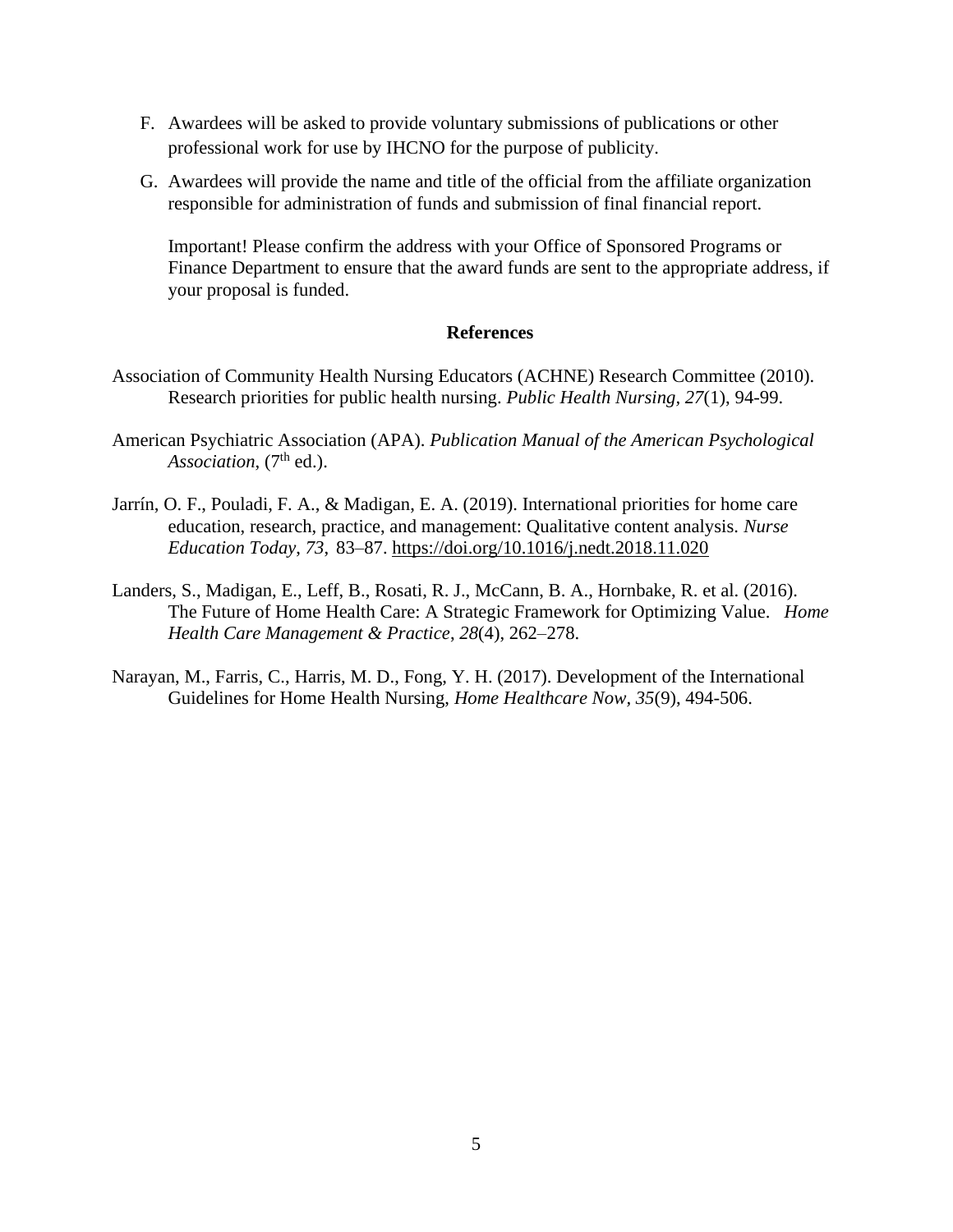# Appendix A.

# **International Home Care Nurses Organization**

# **Application for Research Funds**

| Name and credentials of Principal Investigator (PI):                                                           |                |                |
|----------------------------------------------------------------------------------------------------------------|----------------|----------------|
| <b>Proposal Title:</b>                                                                                         |                |                |
| <b>Address of Principal Investigator:</b>                                                                      |                |                |
| Institution:                                                                                                   |                |                |
| Street:                                                                                                        |                |                |
| City, State, Zip Code:                                                                                         |                |                |
| Country:                                                                                                       |                |                |
| Phone:                                                                                                         |                |                |
| Email:                                                                                                         |                |                |
| <b>Registered with IHCNO Website Network:</b>                                                                  | Yes            | N <sub>0</sub> |
| Have you applied to other funding organizations, plan to apply for, or are now receiving support for this      |                |                |
| research? Yes<br>N <sub>0</sub>                                                                                |                |                |
| If yes, please identify source and amount requested.                                                           |                |                |
|                                                                                                                |                |                |
| If other support is received after this application is reviewed or has been funded, please notify the Research |                |                |
| Committee Chairperson.                                                                                         |                |                |
| Yes<br>Are human subjects involved?                                                                            | N <sub>0</sub> |                |
|                                                                                                                |                |                |
| <b>Institutional Review Board action:</b>                                                                      |                |                |
|                                                                                                                |                |                |
| Approval date or submission date (if not approved):                                                            |                |                |
|                                                                                                                |                |                |
| Are there co-investigators for this research?<br>Yes                                                           | N <sub>0</sub> |                |
| Please include contact information for each co-investigator:                                                   |                |                |
| Name and credentials:                                                                                          |                |                |
| Institution:                                                                                                   |                |                |
| <b>Street Address:</b>                                                                                         |                |                |
| City, State, Zip Code:                                                                                         |                |                |
| Country:                                                                                                       |                |                |
| Phone:                                                                                                         |                |                |
| Email:                                                                                                         |                |                |
| Total amount of budget: \$                                                                                     |                |                |
|                                                                                                                |                |                |
| Budget justification must be attached.                                                                         |                |                |
| <b>Anticipated start date:</b>                                                                                 |                |                |
|                                                                                                                |                |                |
|                                                                                                                |                |                |
| Anticipated completion date:                                                                                   |                |                |
|                                                                                                                |                |                |